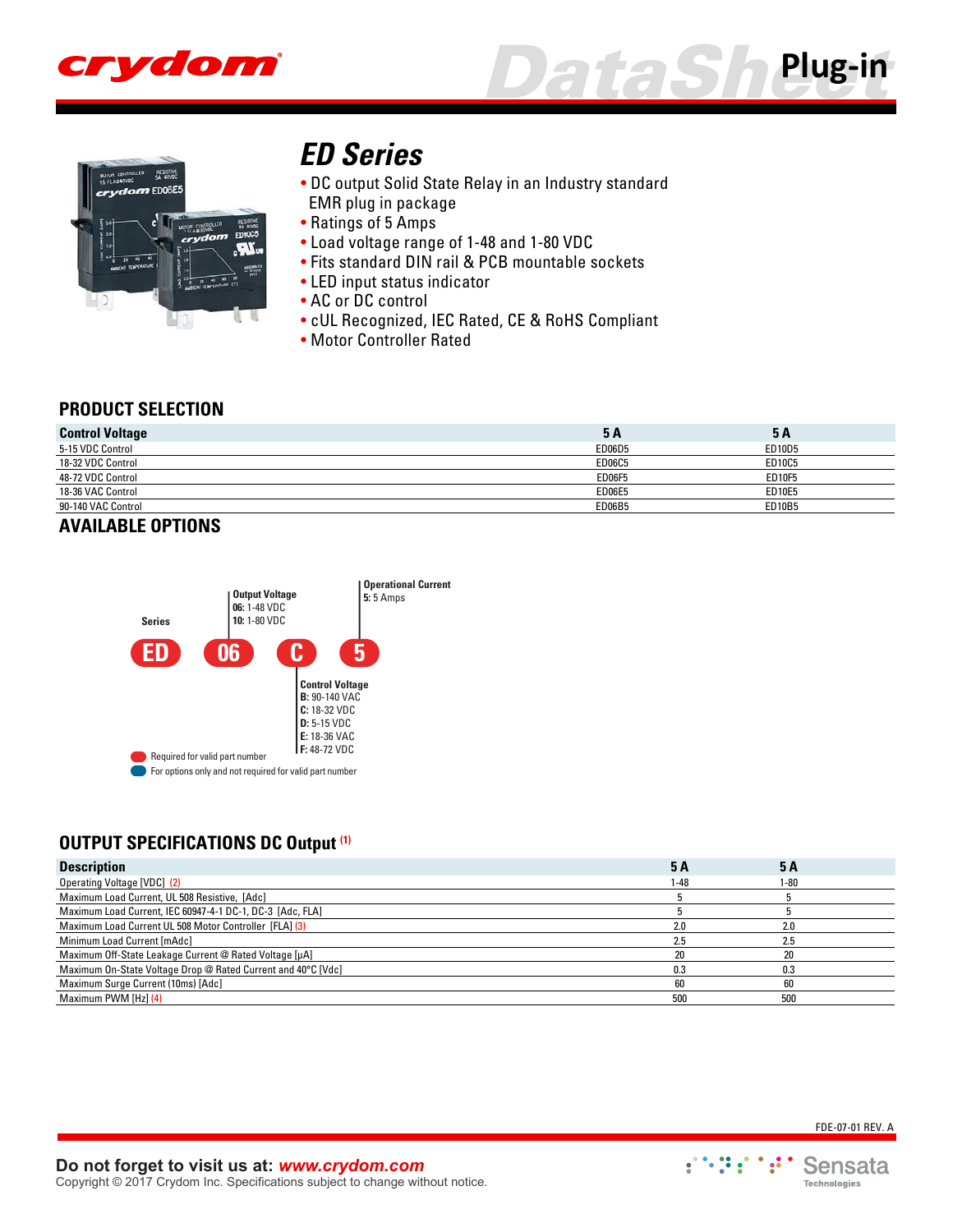

# *DataSh[eet](http://www.crydom.com/en/products/plug-in/ )* **Plug-in**

# **INPUT SPECIFICATIONS (1)**

| <b>Description</b>              | EDxxD5   | EDxxC5        | EDxxF5    | EDxxE5        | EDxxB <sub>5</sub> |
|---------------------------------|----------|---------------|-----------|---------------|--------------------|
| <b>Control Voltage Range</b>    | 5-15 VDC | 18-32 VDC     | 48-72 VDC | 18-36 VAC     | 90-140 VAC         |
| Minimum Turn-On Voltage         | 5 VDC    | <b>18 VDC</b> | 48 VDC    | <b>18 VAC</b> | <b>90 VAC</b>      |
| Minimum Turn-Off Voltage        | 1.3 VDC  | 2 VDC         | 4 VDC     | 4 VAC         | <b>11 VAC</b>      |
| Maximum Reverse Voltage         | 3 VDC    | 3 VDC         | 3 VDC     | N/A           | N/A                |
| Minimum Input Current [mA]      |          | 10.7          | 10.8      | 12            | 7.3                |
| Maximum Input Current [mA]      | 42.8     | 19.7          | 16.3      | 25.3          | 10.9               |
| Nominal Input Impedance [ohms]  | 350      | 1.6K          | 4.4K      | 1.5K          | 12.5K              |
| Maximum Turn-On Time [msec] (4) | 0.6      | 0.6           | 0.6       | 0.6           | 0.6                |
| Maximum Turn-Off Time [msec]    | 0.3      | 0.3           | 0.3       | 0.3           | 0.3                |

#### **GENERAL SPECIFICATIONS (1)**

| <b>Description</b>                          | <b>Parameters</b>                                   |
|---------------------------------------------|-----------------------------------------------------|
| Dielectric Strength, Input/Output (50/60Hz) | 2500 Vrms                                           |
| Minimum Insulation Resistance (@ 500 V DC)  | $109$ Ohms                                          |
| Maximum Capacitance, Input/Output           | 10pF                                                |
| <b>Ambient Operating Temperature Range</b>  | -30 $\mathrm{^{\circ}C}$ to 80 $\mathrm{^{\circ}C}$ |
| Ambient Storage Temperature Range           | -40 $^{\circ}$ C to 125 $^{\circ}$ C                |
| Weight (typical)                            | $0.71$ oz. $(30q)$                                  |
| <b>Maximum Humidity</b>                     | 85% non-condensing                                  |
| <b>Housing Material</b>                     | PBT 30% GF, UL94 V-0                                |
| <b>Terminals Material</b>                   | Copper w/Sulfamet Nickel finish                     |

#### **GENERAL NOTES**

1) All parameters at 25°C unless otherwise specified.

2) Maximum Rated voltage for ED06xx is 60 VDC and 100 VDC for ED10xx

3) Maximum Motor Controller current is 1.5 FLA for EDxxB5 and EDxxE5

4) PWM does not apply to EDxxB5 and EDxxE5

#### **THERMAL DERATE INFORMATION**



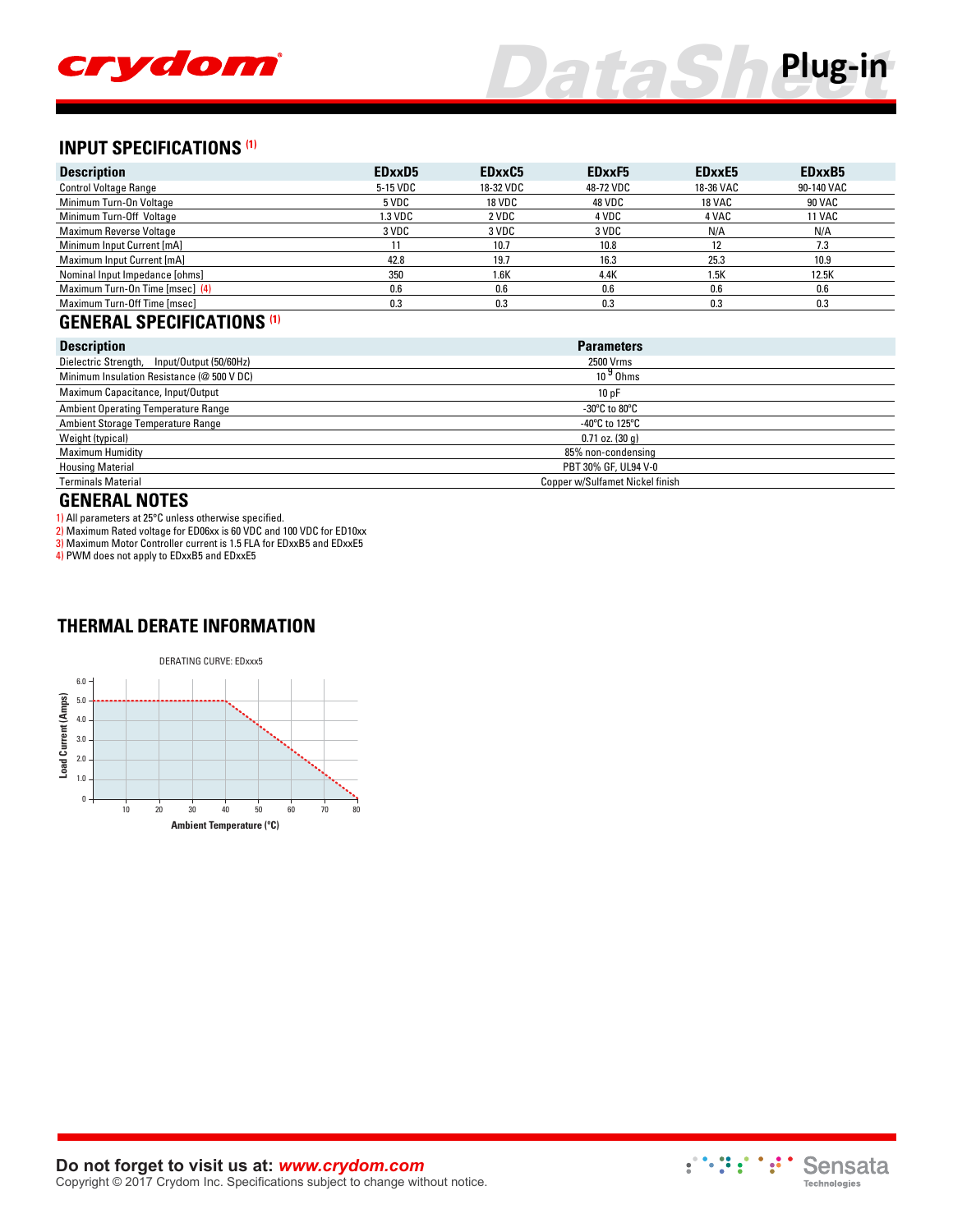



Derating based on Relay air gap: Example: 10mm spacing with a ED06D5 SSR

- 1.- Subtract spacing from the minimum required spacing of the part (16mm) to get the correction value. 16-10=6
- 2.- Multiply air gap derating value found above with correction value.  $0.125 \times 7 = 0.75A$

Now using this final number we can figure out what the maximum current the relay can carry with 10mm spacing @ 60°C Ambient.

- 3.- using the Ambient Derating Curve above find the current for the
- 5A model @ 60°C. In this case that calue is 2.5A. 4.- Subtract the value above (0.75A) from 2.5A.
- $2.5 0.75 = 1.75A$

The maximum current you can switch with the ED06D5 with a 10mm air gap between relays @ 60°C ambient is 1.75A

#### **WIRING DIAGRAM**





*DataSh[eet](http://www.crydom.com/en/products/plug-in/)* **Plug-in**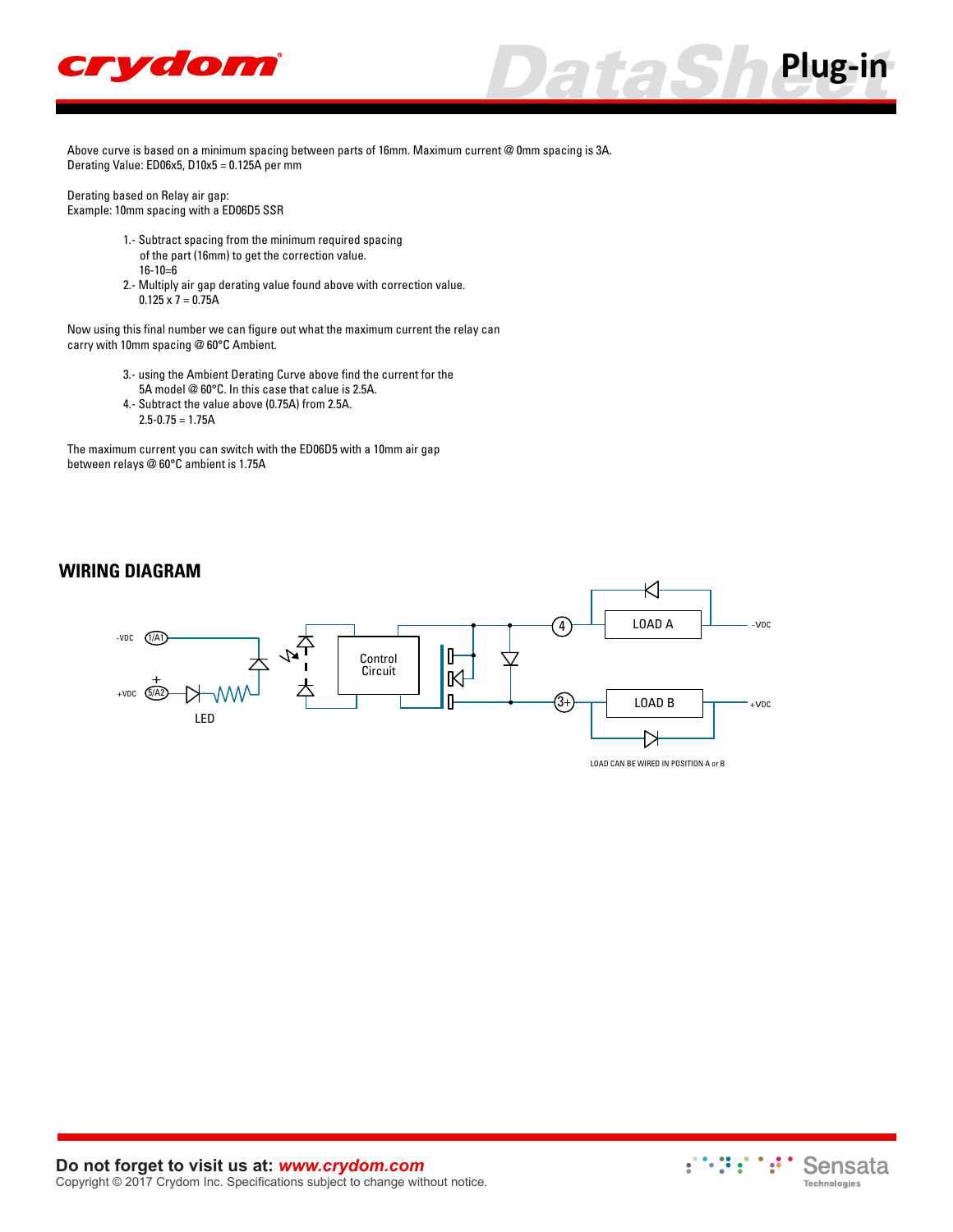



#### **MECHANICAL SPECIFICATIONS**



All dimensions are in: inches [millimeters]

#### **ACCESSORIES**



### **DRSED PCBSED**

**ED Series Accessories**

*DIN Rail Mountable Socket*

Part no.: DRSED Fingersafe IP10 DIN rail mountable socket to mount ED series relays onto standard 35 mm DIN rail. Rated at 250 V AC/DC, 12 Amps. The DRSED includes M3 Combo screws.



#### *PC Board Mountable Socket*

Part no.: PCBSED PC Board mountable socket for ED series relays. Rated at 250 V AC/DC, 12 Amps. Suggested Pin-out hole diameter: 1.0 mm

#### **AGENCY APPROVALS**

Designed in accordance with the requirements of IEC 62314

IEC 61000-4-2 : Electrostatic Discharge Level 1 – Criteria A IEC 61000-4-4 : Electrically Fast Transients Level 2 – Criteria B IEC 61000-4-5 : Electrical Surges Level 3 – Criteria B



Rev. 081017 ECN 20296

**Do not forget to visit us at:** *[www.crydom.com](http://www.crydom.com/)* Copyright © 2017 Crydom Inc. Specifications subject to change without notice.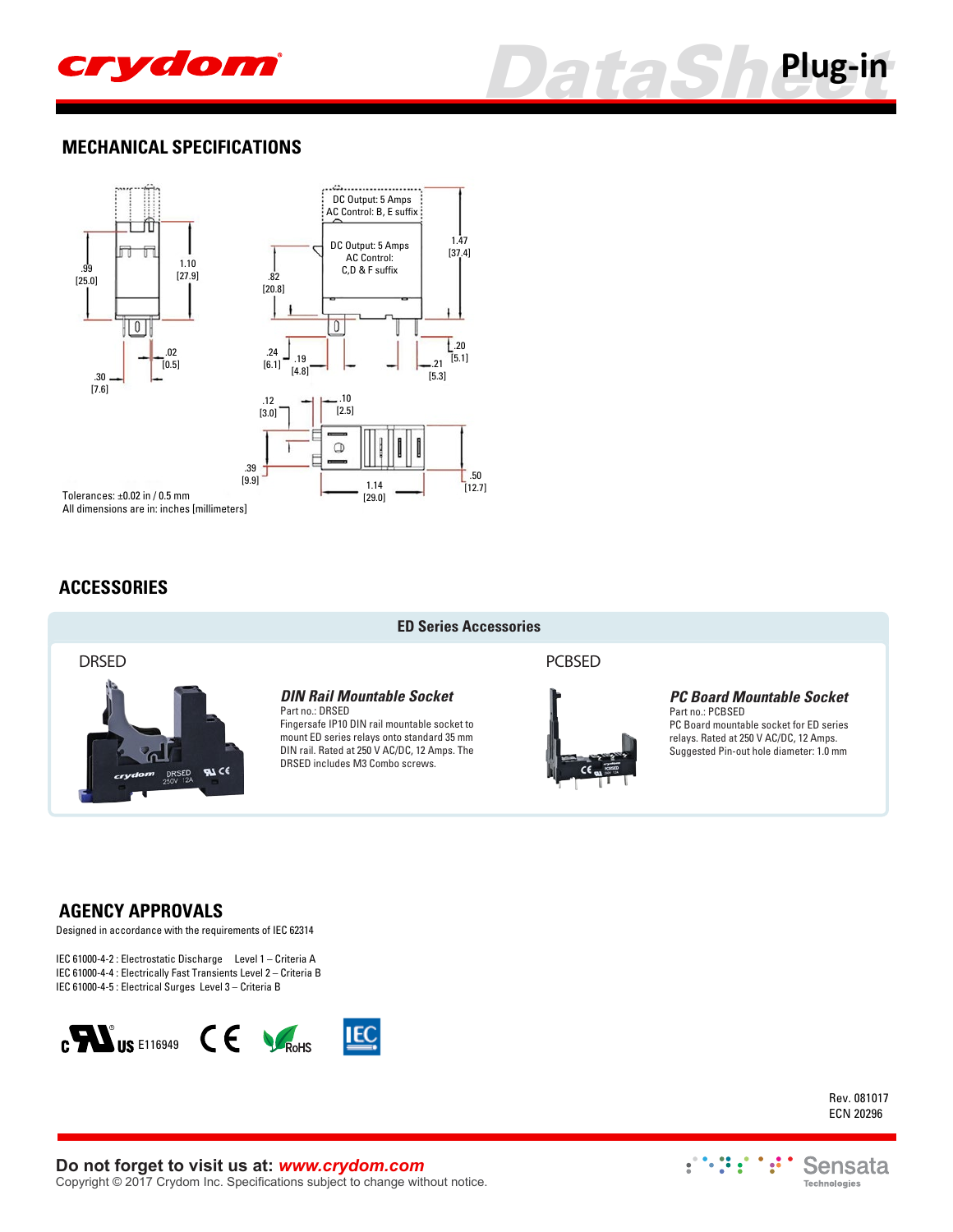

|                                                                                                                                                                                                                                                                                                                                                                           |                                                                                                                                                                                                                                                                                                                                                                                                                          |                                                                                                                                                                                                                                                                                                                                                                                                                                         | DANGER / PELIGRO / DANGER /GEFAHR / PERICOLO / 危险                                                                                                                                                                                                                                                                                                                                                                                                                             |                                                                                                                                                                                                                                                                                                                                                                                                                         |                                                                                           |
|---------------------------------------------------------------------------------------------------------------------------------------------------------------------------------------------------------------------------------------------------------------------------------------------------------------------------------------------------------------------------|--------------------------------------------------------------------------------------------------------------------------------------------------------------------------------------------------------------------------------------------------------------------------------------------------------------------------------------------------------------------------------------------------------------------------|-----------------------------------------------------------------------------------------------------------------------------------------------------------------------------------------------------------------------------------------------------------------------------------------------------------------------------------------------------------------------------------------------------------------------------------------|-------------------------------------------------------------------------------------------------------------------------------------------------------------------------------------------------------------------------------------------------------------------------------------------------------------------------------------------------------------------------------------------------------------------------------------------------------------------------------|-------------------------------------------------------------------------------------------------------------------------------------------------------------------------------------------------------------------------------------------------------------------------------------------------------------------------------------------------------------------------------------------------------------------------|-------------------------------------------------------------------------------------------|
| <b>HAZARD OF</b><br><b>ELECTRIC</b><br>SHOCK.<br><b>EXPLOSION.</b><br>OR ARC FLASH.<br>• Disconnect all<br>power before<br>installing or<br>working with<br>this equipment.<br>• Verify all<br>connections<br>and replace all<br>covers before<br>turning on<br>power.<br><b>Failure to follow</b><br>these<br>instructions will<br>result in death<br>or serious injury. | <b>RIESGO DE</b><br><b>DESCARGA</b><br><b>ELECTRICA O</b><br><b>EXPLOSION.</b><br>• Desconectar<br>todos los<br>suministros de<br>energia a este<br>equipo antes<br>de trabajar<br>con este equipo.<br>• Verificar todas<br>las conexiones<br>y colocar todas<br>las tapas antes<br>de energizer<br>el equipo.<br>EI<br>incumplimiento<br>de estas<br>instrucciones<br>puede provocar<br>la muerte o<br>lesiones serias. | <b>RISQUE DE</b><br><b>DESCHARGE</b><br><b>ELECTRIQUE</b><br><b>OU EXPLOSION</b><br>$\bullet$ Eteindre<br>toutes les<br>sources<br>d'énergie de<br>cet appareil<br>avant de<br>travailler<br>dessus de cet<br>appareil<br>• Vérifier tous<br>connections, et<br>remettre tous<br>couverts en<br>olace avant de<br>mettre sous<br>De non-suivi de<br>ces instructions<br>provoquera la<br>mort ou des<br>lésions sérieuses<br>sérieuses. | <b>GEFAHR EINES</b><br><b>ELEKTRISCHE</b><br><b>N SCHLAGES</b><br><b>ODER EINER</b><br><b>EXPLOSION.</b><br>• Stellen Sie<br>jeglichen<br>Strom ab, der<br>dieses Gerät<br>versorgt, bevor<br>Sie an dem<br>Gerät Arbeiten<br>durchführen<br>$\bullet$ Vor dem<br>Drehen auf<br>Energie alle<br>Anschlüsse<br>überprüfen<br>und alle<br>Abdeckungen<br>ersetzen<br>Unterlassung<br>dieser<br>Anweisungen<br>können zum<br>Tode oder zu<br>schweren<br>Verletzungen<br>führen. | <b>RISCHIO DI</b><br><b>SCOSSA</b><br><b>ELETTRICA O</b><br>DELL'ESPLOSIONE.<br>• Spenga tutta<br>l'alimentazione<br>che fornisce<br>questa<br>apparecchiatura<br>prima di lavorare<br>a questa<br>apparecchiatura<br>• Verificare tutti<br><i>i</i> collegamenti<br>e sostituire<br>tutte le coperture<br>prima<br>dell'accensione<br>L'omissione di<br>queste istruzioni<br>provocherà la<br>morte o<br>lesioni serie | 存在电击、<br>爆炸或电弧<br>闪烁危险<br>• 在操作此设<br>备之前请先<br>关闭电源。<br>若不遵守这些说明,<br>可能会导致严重的<br>人身伤害甚至死亡。 |

| WARNING / AVERTISSEMENT / WARNUNG /ADVERTENCIA / AVVERTENZA / 警告                                                                                                                                                                                                                       |                                                                                                                                                                                                                                                                                            |                                                                                                                                                                                                                      |  |  |  |  |  |
|----------------------------------------------------------------------------------------------------------------------------------------------------------------------------------------------------------------------------------------------------------------------------------------|--------------------------------------------------------------------------------------------------------------------------------------------------------------------------------------------------------------------------------------------------------------------------------------------|----------------------------------------------------------------------------------------------------------------------------------------------------------------------------------------------------------------------|--|--|--|--|--|
| <b>RISK OF MATERIAL DAMAGE AND HOT</b><br><b>ENCLOSURE</b>                                                                                                                                                                                                                             | <b>RISQUE DE DOMMAGE MATERIEL ET DE</b><br><b>SURCHAUFFE DU BOITIER</b>                                                                                                                                                                                                                    | <b>GEFAHR VON MATERIALSCHÄDEN UND</b><br><b>GEHÄUSEERHITZUNG</b>                                                                                                                                                     |  |  |  |  |  |
| • The product's side panels may be hot, allow<br>the product to cool before touching.<br>• Follow proper mounting instructions including<br>torque values.<br>. Do not allow liquids or foreign objects to enter<br>this product.                                                      | • Les panneaux latéraux du produit peuvent être<br>chauds. Laisser le produit refroidir avant de le<br>toucher<br>• Respecter les consignes de montage, et<br>notamment les couples de serrage.<br>• Ne pas laisser pénétrer de liquide ni de corps<br>étrangers à l'intérieur du produit. | • Die Seitenwände können heiß sein. Lassen Sie<br>das Produkt abkühlen, bevor Sie es berühren.<br>• Beachten Sie die Montageanweisungen,<br>• Führen Sie keine Flüssigkeiten oder<br>Fremdkörper in das Produkt ein. |  |  |  |  |  |
| Failure to follow these instructions can result in<br>serious injury, or equipment damage.                                                                                                                                                                                             | Le non-respect de cette directive peut entraîner,<br>des lésions corporelles graves ou des<br>dommages matériels.                                                                                                                                                                          | Die Nichtbeachtung dieser Anweisung kann<br>Körperverletzung oder Materialschäden<br>zur Folge haben.                                                                                                                |  |  |  |  |  |
| RIESGO DE DAÑOS MATERIALES Y DE<br>SOBRECALENTAMIENTO DE LA UNIDAD                                                                                                                                                                                                                     | <b>RISCHIO DI DANNI MATERIALI E D'INVOLUCRO</b><br><b>CALDO</b>                                                                                                                                                                                                                            | 材料损坏和高温外壳的危险性                                                                                                                                                                                                        |  |  |  |  |  |
| • Los paneles laterales del producto pueden<br>estar calientes. Esperar que el producto se<br>enfríe antes de tocarlo.<br>• Respetar las instrucciones de montaje, y en<br>particular los pares de apretado.<br>• No dejar que penetren líquidos o cuerpos<br>extraños en el producto. | • I pannelli laterali dell'apparecchio possono<br>scottare; lasciar quindi raffreddare il prodotto<br>prima di toccarlo.<br>· Seguire le istruzioni di montaggio corrette.<br>• Non far entrare liquidi o oggetti estranei in questo<br>apparecchio.                                       | • 产品的一侧面板可能很热, 在其冷却前请<br>不要触碰。<br>遵照正确的安装说明,包括扭矩值。<br>• 请勿让液体及其他异物进入本产品。                                                                                                                                             |  |  |  |  |  |
| Si no se respetan estas precauciones pueden<br>producirse graves lesiones, daños materiales.                                                                                                                                                                                           | La mancata osservanza di questa precauzione può<br>causare gravi rischi per l'incolumità personale o<br>danni alle apparecchiature.                                                                                                                                                        | 如不能正确执行这些操作说明,<br>极有可能造成严重人体伤害或者设备的损坏。                                                                                                                                                                               |  |  |  |  |  |



*DataSh[eet](http://www.crydom.com/en/products/plug-in/ )* **Plug-in**